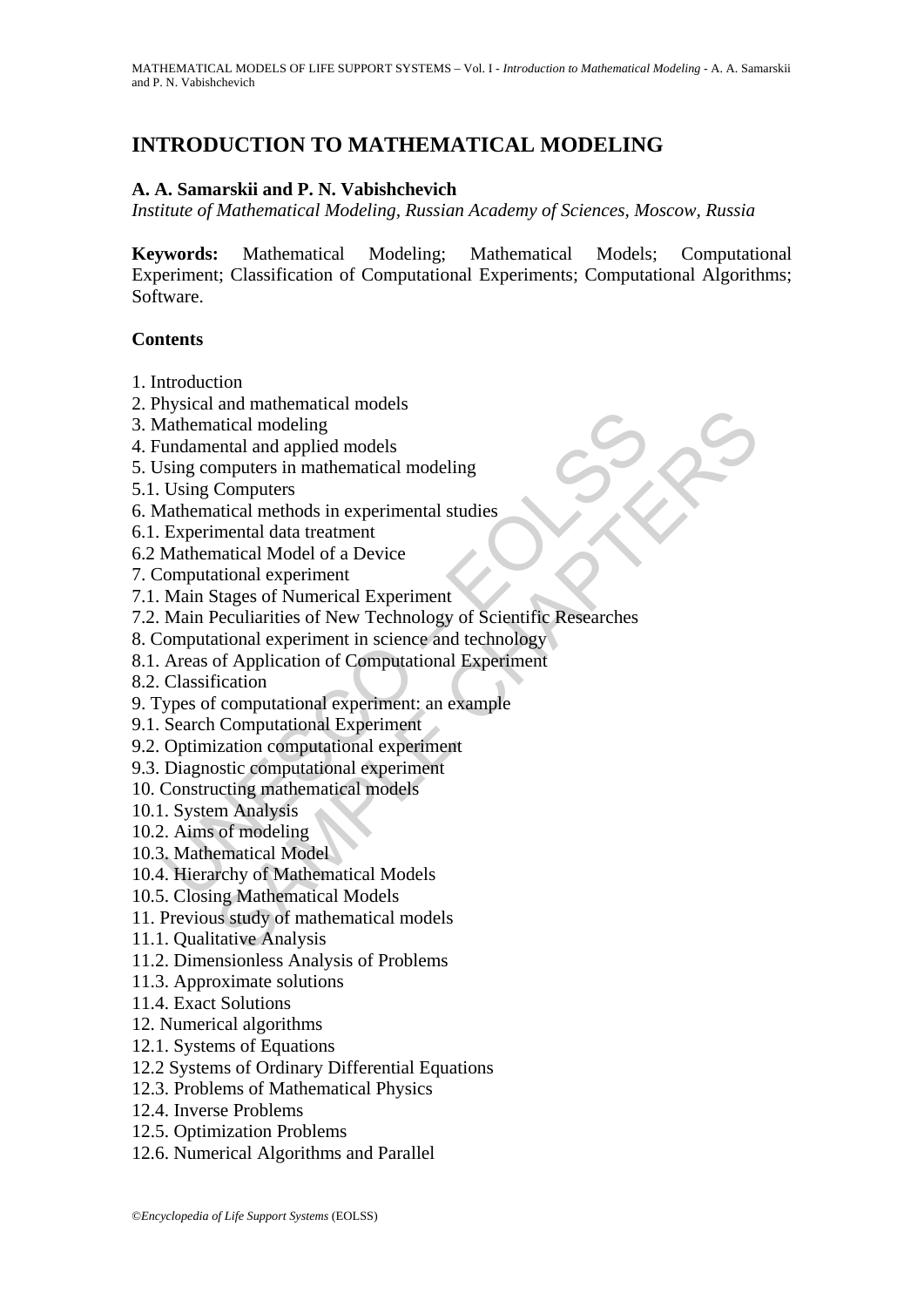13. Conclusion Acknowledgements Glossary Bibliography Biographical Sketches

#### **Summary**

ation. The numerical (computational, initation) experiments<br>lels enable us to study deeply and in detail the objects with suffic<br>cannot be reached by purely theoretical approaches. The basi<br>elling (mathematical simulation) The numerical (computational, imitation) experiments with the objects us to study deeply and in detail the objects with sufficient complete the reached by purely theoretical approaches. The basis of mathematical simulatio The essence of the methodology of mathematical modeling consists in the replacement of the original object by its mathematical model and in the analysis of the mathematical models by the up-to-date computational and numerical means. The work with not the object (phenomenon, process), but with its model enables us easily, relatively fast and without essential expenses to investigate its properties and behavior in any conceivable situation. The numerical (computational, imitation) experiments with the objects' models enable us to study deeply and in detail the objects with sufficient completeness that cannot be reached by purely theoretical approaches. The basis of mathematical modeling (mathematical simulation) is composed by the triad **model – algorithm – program.** The main body of a mathematical model consists of partial differential equations. There are three main types of the computational experiment: *search, optimization and diagnosis*. When we investigate a new process or a phenomenon, the usual approach is to construct some mathematical model and to perform calculations changing parameters of the problem. In this case we have a *search computational experiment.* It is worth nothing that while performing computational investigations, separate exact solutions of nonlinear equations can be used for checking the accuracy of numerical algorithms, for their testing (so called benchmark problems).

If data of natural experiments are treated, the *diagnostic computational experiment* is used. By virtue of additional indirect measurements a conclusion on the internal relationships of a phenomenon or a process is made. If the structure of the investigated mathematical model is known, then the problem of identification of the model is settled. For instance, the coefficients of the equations are defined. The diagnostic computational experiment corresponds usually to an inverse problem of mathematical physics.

We often face a situation, when a mathematical model of an investigated process or phenomenon does not exist, and it is impossible to create it. Such a situation is distinctive, particularly, while processing data of a natural experiment. The processing is conducted then in the mode of a "black box," and we deal with approximating models. In the absence of mathematical models, imitation modeling based on extensive computation is performed.

The investigated object is a large complex consisting of separate elements, which interact with one another in a complicated way. Therefore, in the investigated object as a system, it is possible to select separate subsystems with some relationships among them. At this stage we work in accordance with one of the main principle of cognitionanalysis. The investigated object is separated into parts, each of which is considered independently. At the final stage (the synthesis) on the basis of knowledge about the individual component elements the system is treated as a united whole. These are the basic principles of *system analysis.*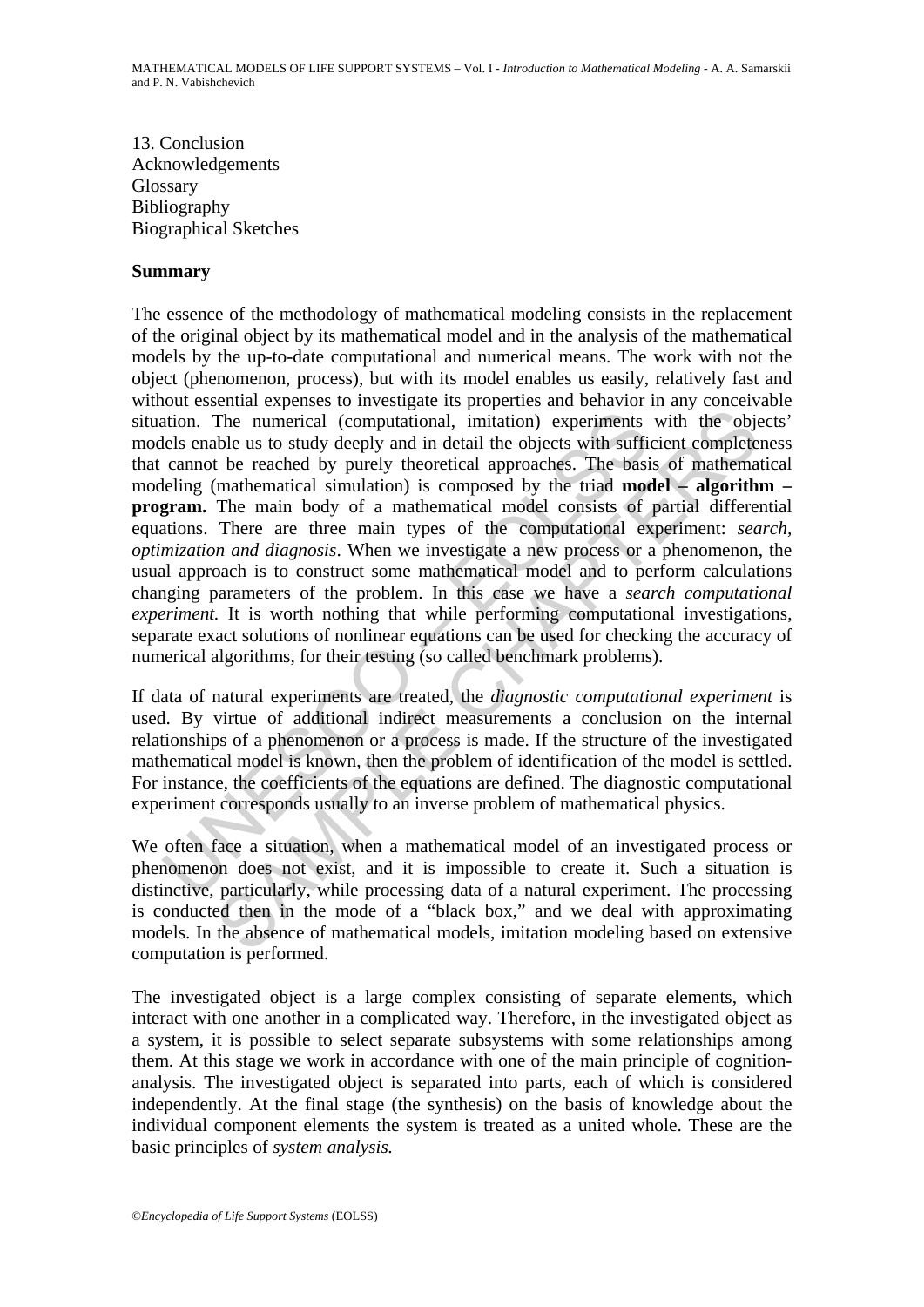## **1. Introduction**

Nowadays the foundations of mathematical modeling and computational experiments are formed to support new methodologies of scientific research. The essence of this methodology consists in the replacement of the original object by its mathematical model and in the analysis of the mathematical models by the up-to-date computational and numerical means. The methodology of mathematical modeling is developing and rapidly enveloping new subjects – from operation large scale technical systems and their control to the analysis of complex economical and social processes.

Extensive use of mathematical methods enables us to raise the general level of theoretical investigations and to conduct them in the close connection with experimental investigations. Mathematical modeling may be considered as a new method of getting knowledge for design, and construction. This method possesses the advantages of both the theory and the experiment.

Working with a model, rather than with the actual object (phenomenon, process), enables us easy, relatively fast and without essential expenses, to investigate its properties and behavior in any conceivable situation (the advantages of the theory). At the same time, the numerical (computer, imitation) experiments with the objects' models enable us, leaning upon the power of modern numerical methods and technical instruments of informatics, to study deeply and in detail the objects with sufficient completeness that cannot be reached by purely theoretical approaches (the advantages of the experiment).

wledge for design, and construction. This method possesses the theory and the experiment.<br>
theory and the experiment.<br>
theory and the experiment.<br>
theory and the experiment.<br>
the actual object (phen<br>
se us easy, relatively for design, and construction. This method possesses the advantages of<br>for design, and construction. This method possesses the advantages of<br>and the experiment.<br>with a model, rather than with the actual object (phenomenon, Studies of complex technical, ecological, economic and other systems by modern science elude investigations (in the necessary completeness and accuracy) by usual theoretical methods. The direct natural experiment is long, expensive, it is often either dangerous or just impossible. Numerical experiment allows us to perform research faster and cheaper. Mathematical simulation is nowadays one of the most important components of scientific and technical progress. Without applying this methodology no large-scale technological, ecological, or economic project can be realized in developed countries.

The birth and the formation of the methodology of mathematical simulation can be traced to the end of the 1940s – beginning of the 1950s. They were caused at least by two reasons. The first impelling reason was the advent of computers that saved researchers enormous routine numerical work. The second reason was the unprecedented social order – implementation of the national USSR and USA programs on creating nuclear-rocket shields. These complex scientific and technical problems could not have been solved by traditional methods without the use of the available computational methods and equipment. Nuclear explosions and flights of rockets and satellites were first simulated by computers and only then put into practice.

The basis of mathematical modeling (mathematical simulation) is the triad **model – algorithm – program.** Mathematical models of real processes under investigation are rather complex and include systems of nonlinear functional-differential equations. The main body of a mathematical model consists of partial differential equations.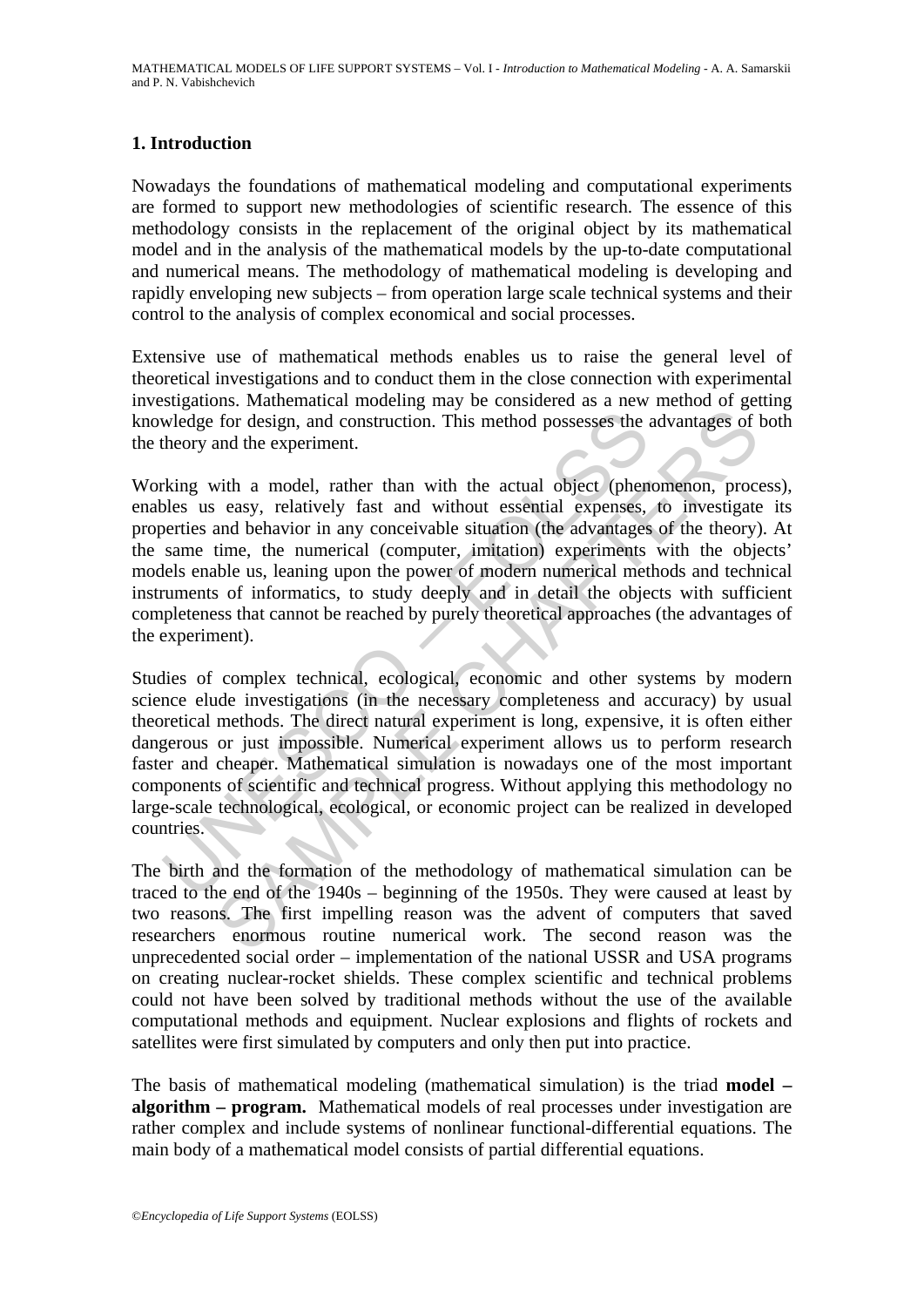At the first stage of numerical experiment the model of the object under investigation is chosen (or is constructed) to reflect in mathematical form its most important properties – the governing laws, the connections inherent among its components, etc. Mathematical model (its main fragments) is investigated by the traditional analytical means of applied mathematics to obtain the preliminary knowledge about the object.

The second stage is connected with the choice (or developing) of a numerical algorithm for computer realization of the model. It is necessary to obtain solutions with prescribed accuracy, using a given computing technique. Numerical and computing algorithms should not distort the basic properties of the model and, hence, of the original object; they must be adapted to the features of solving problems and of using computing means. Study of the mathematical models is performed by methods of numerical mathematics which consists of the numerical methods of solving the problems of mathematical physics – the boundary value problems for partial differential equations.

At the third stage the software for computer realization of the model and the algorithm is developed. The program product must take into account the most important feature of mathematical simulation that is connected with the use of a series (a hierarchy) of mathematical models and with multifarious calculations. This feature implies wide usage of complexes and packages of applied programs that are elaborated, particularly, at the basement of the object-oriented programming.

sics – the boundary value problems for partial differential equation<br>the third stage the software for computer realization of the model<br>eveloped. The program product must take into account the most in<br>thermatical simulatio the boundary value problems for partial differential equations.<br>
In tage the software for computer realization of the model and the algoridation and the state throughout must take into account the most important feature an The success of mathematical simulation is determined by equally deep working out all basic links of numerical experiment. Based on the triad '**model – algorithm – program',** the researcher gets a universal, flexible, and non-expensive instrument, which is firstly improved, tested and calibrated on solving a solid collection of test problems. After that the large-scale investigation of the mathematical model to obtain the necessary qualitative and quantitative properties and characteristics of the object under investigation is performed.

A numerical experiment, by nature, has inter-disciplinary character; it is impossible to over-estimate the synthetic role of mathematical simulation in modern scientific and technical works. In joint research the specialists in the applied field, in applied and numerical mathematics, in applied and system software take part. Numerical experiment is carried out with the support and extensive use of different methods and approaches – from qualitative analysis of nonlinear mathematical models to up-to-date programming languages.

Modeling, in one form or other, can be found in almost all types of creative activity. Mathematical simulation enlarges the areas of exact knowledge and the field of applications of rational methods. It is based on a clear formulation of basic notions and assumptions, on the *a posteriori* analysis of the adequacy of used models, on the control over the accuracy of numerical algorithms, and on the skilled treatment and analysis of numerical results.

Scientific assurance of the solution of life support problems at present is based on extensive use of mathematical simulation and numerical experiments. Traditionally, the computational means (computers and numerical methods) are well presented in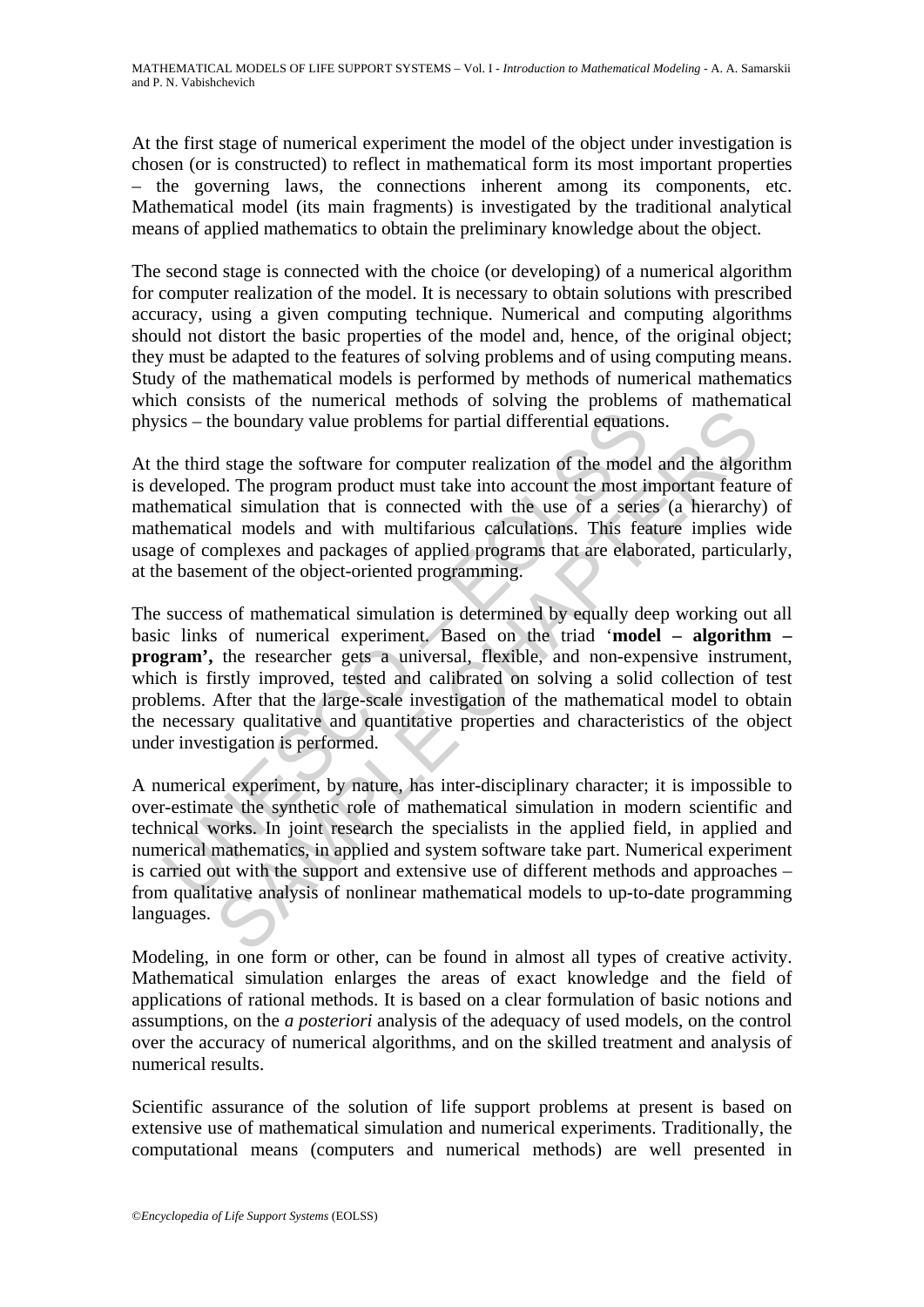researches in the natural sciences, first of all in physics and mechanics. The process of mathematization of other research areas such as chemistry, biology, earth sciences, etc is active.

The most impressive successes were reached in mathematical simulation applicationsin engineering and technology. Computer investigations of mathematical models replaced to a large extent the tests of aircraft models in wind tunnels, the explosions of nuclear and thermonuclear devices on proving grounds.

Modern information technologies are used in medicine. The collection and analysis of diagnostic data enable us to conduct timely diagnosis of diseases. For instance, computer tomography is an example of how the usage of mathematical methods of treatment of large masses of data allowed us to get qualitatively new medical tools.

describe here the basic approaches to construction and analysieles, which are general for different areas of knowledge and deficic application. The surrounding world is a single whole: icularly, in the universality of math For the basic approaches to construction and analysis of mathematical<br>inchiend the general for different areas of knowledge and do not depend<br>oplication. The surrounding world is a single whole; it can be solved<br>interest o We describe here the basic approaches to construction and analysis of mathematical models, which are general for different areas of knowledge and do not depend on a specific application. The surrounding world is a single whole; it can be seen, particularly, in the universality of mathematical models, in using the same mathematical constructions for description of different phenomena and objects. We point out the general features of computational experiment with theoretical and experimental methods in scientific researches. A short description of different types of computational experiment is presented. The computational experiment is considered as the higher stage of mathematical modeling, which is generated by the prevalent use of computers and numerical methods for studying mathematical models.

# **2. Physical and Mathematical Models**

Modeling is widely used in science researches and in solving applied problems in different areas of technology. This methodology is based on studying the properties and characteristics of objects of different nature by means of investigation of natural or artificial analogues (models). Modeling in such a general plane is a twofold process of creating models and investigating them after construction. Using models is always inevitably connected with simplifying and idealizing the simulated object.

Naturally, a model, as such, does not represent the object in all its completeness for all its features; it reflects only some of its characteristics of interest – it is similar to the real object only in terms of a definite set of properties which are of interest. A model is constructed to reflect only a part of the total properties of the object under consideration and, hence, as a rule, it is simpler than the real object or the original. And, most importantly, a model is more convenient and more reachable for investigation than the simulated object.

For more complete investigation of an object a number of models is drawn, each of them simulates certain characteristics of the object. In an applied investigation even for reflecting the same properties of the object the possibility of drawing different models always exists. The models differ by the qualitative and quantitative correspondence to the analyzed object with respect to chosen characteristics, by the opportunities of their investigation. The success of modeling is in the choice of models and of their collection.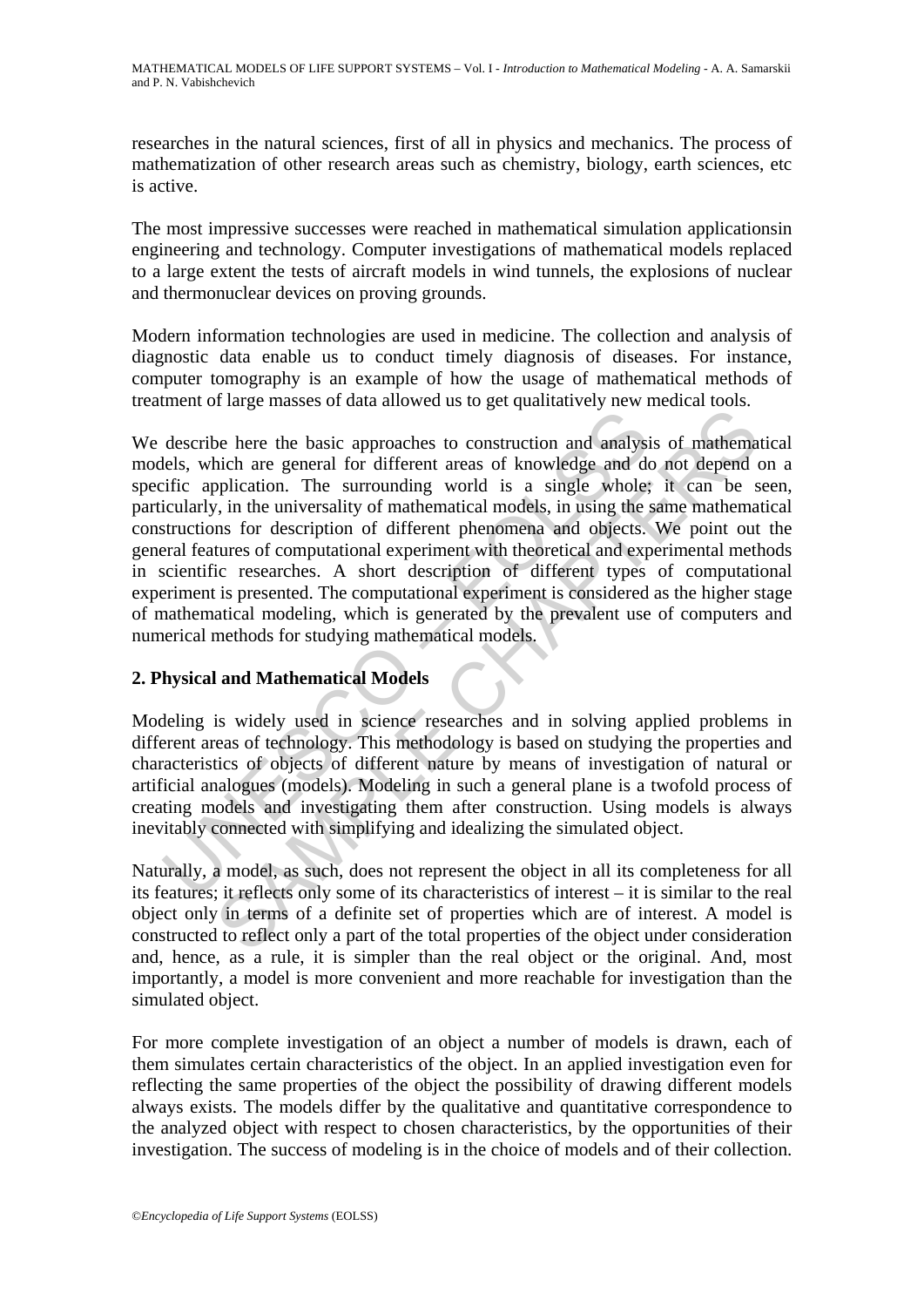Naturally, that choice is mostly subjective; it is based on all the given experimental and theoretical notions about the object and on all the previous experience of simulation.

Among the different models physical and mathematical models can be regarded as the basic ones. Mathematical models are the most typical ideal (speculative) models in natural sciences. Physical models concern material (subject) models, which, imitating some properties of the investigated object, have the same origin as the simulated object.

During physical modeling an experimental investigation of the physical model is performed instead of the object. Physical models have an important advantage that lies in the fact that among the properties of the model there are such properties, which for different reasons cannot be investigated by mathematical models. For example, such a situation occurs when a mathematical model is absent or it is so complicated that cannot be investigated with the desired completeness. Therefore sometimes physical modeling is a unique way to obtain trustworthy information about the analyzed object.

Similarity theory lies in the background of physical modeling. Besides geometrical similarity (similarity of shape, geometric model), physical similarity between the model and simulated object is also necessary. At corresponding spatial points and time moments the values of physical quantities for the object must be proportional to those in the model. This allows us to re-calculate for the instigated object the experimental results obtained for the model. The key point of such modeling is that both for the model and for the object the crucial dimensionless similarity criteria must be the same.

nvestigated with the desired completeness. Therefore sometimes<br>unique way to obtain trustworthy information about the analyzed<br>ilarity theory lies in the background of physical modeling. B<br>ilarity (similarity of shape, ge and with the desired completeness. Therefore somethines physical mode way to obtain trustworthy information about the analyzed object.<br>
theory lies in the background of physical modeling. Besides geometismilarity of shape As an example of physical modeling let us note the scale modeling in aerodynamic tunnels. In wind tunnels experiments are conducted for various purposes: to determine the forces acting on aircraft during their flight, on submarines in diving state, on automobiles etc. to optimize their geometric shape. The main crucial criteria in such investigations are Mach number *M* and Reynolds number *Re* . The Mach number is the ratio of the speed of the body *v* to the speed of sound in medium *c*; it is a measure of influence of the compressibility of the medium in the flow process. At  $M \ll 1$  gases (fluids) can be considered as incompressible. The Reynolds number

$$
Re = \frac{\varrho v l}{\mu} \tag{1}
$$

characterizes the influence of the medium viscosity. Here  $\rho$  is medium density, *l* is the typical linear size of streamlined body, and  $\mu$  is the coefficient of dynamic viscosity of medium.

In order to maintain Reynolds number of the reduced model constant during blowing through a wind tunnel,  $v$  or  $\rho$  may be increased, or another modeling medium may be used. In aerodynamical investigations where Mach number has a crucial meaning, the speed cannot be changed. These conflicting demands together with a number of dimensionless criteria lead to serious complexities, and physical modeling in the range of interest of dimensionless parameters may be often impossible.

In mathematical modeling the investigation on properties and characteristics of the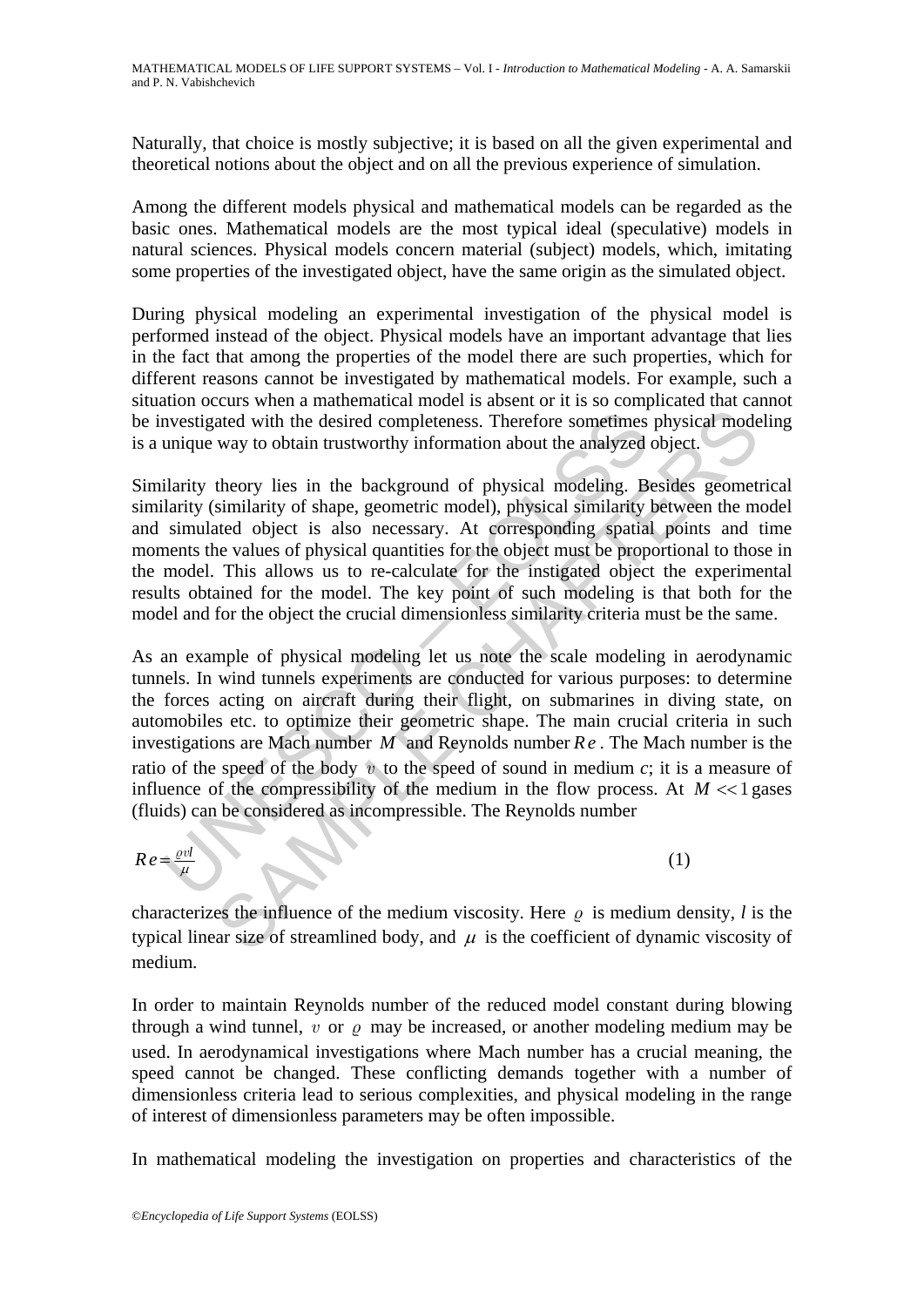original object is replaced by investigation on its mathematical models. Mathematical models are studied by methods of mathematics (applied mathematics). Latest developments in mathematical modeling are characterized by extensive (however, not always appropriate) involvement of computers.

Physical models can portray the properties of an investigated object not only at the background of their physical and geometrical similarity but also through inference by virtue of the similarity of their mathematical models. In such a case we deal with hybrid models (or, as say, with models of direct analogy).

- -
- -

TO ACCESS ALL THE **46 PAGES** OF THIS CHAPTER, Visit: http://www.eolss.net/Eolss-sampleAllChapter.aspx

#### **Bibliography**

Aris R. (1995). *Mathematical Modeling Techniques*, 269 pp. Dover Pubns. [Introduction to mathematical modeling techniques for engineers and scientists with useful tools for model development.]

Dym C.L., Ivey E.S. (1980). *Principles of Mathematical Modeling* 261 pp. Academic press. [General discussion on the problems of mathematical modeling and use of the applied mathematics methods]

Krasnoshchekov P.S., Petrov A.A. (1983) *Principles of constructing models,* 264 pp. Moscow: Moscow University Publishers. [General approaches to the construction of mathematical models are stated.]

Petrov A.A., Pospelov I.G., Shananin A.A. (1996). *Experience of mathematical modeling of economy,*  544 pp. Moscow: Energoizdat. [Mathematical economic process models are built and investigated.]

TO ACCESS ALL THE 46 PAGES OF THIS CHA<br>Visit: http://www.eolss.net/Eolss-sampleAllChapte<br>ography<br>R. (1995). *Mathematical Modeling Techniques*, 269 pp. Dover Pubns. [Introd<br>icling techniques for engineers and scientists wi CO ACCESS ALL THE 46 PAGES OF THIS CHAPTER,<br>
Visit: http://www.eolss.net/Eolss-sampleAllChapter.aspx<br>
Sp. Mathematical Modeling Techniques, 269 pp. Dover Pubns. [Introduction to mathemating<br>
spectrum and the modeling of Ma Samarskii A.A., Mikhajlov A.P. (1997) *Mathematical modeling: Ideas. Methods. Examples,* 320 pp. Moscow: Nauka. [General methodological principles of construction of and investigation on mathematical models for problems of mechanics, physics, biology, economy and sociology are discussed.]

Tikhonov A.N., Kostomarov D.P. (1984) *Introduction lectures in applied mathematics,* 190 pp. Moscow: Nauka. [Elementary introduction to the methods of construction and investigation of mathematical models.]

Logan J.D., Logan D.J. (1996). *Applied Mathematics,* 476 pp. New York: John Wiley. [Introduction to the principles of applied mathematics. It offers some of the current topics in applied mathematics such as singular perturbation, nonlinear waves, bifurcation, and the numerical solution of partial differential equations.]

Samarskii A.A., Vabishchevich P.N. (1995). *Computational Heat Transfer. V. 1,2.,* 406 pp., 422 pp. New York: John Wiley & Sons. [The problems of studying a wide class of applied heat transfer problems by numerical methods are considered.]

#### **Biographical Sketches**

**Alexander A. Samarskii** is a professor at the Institute of Mathematical Modelling, Russian Academy of Sciences, Moscow, Russia. He born in 1919 in Donetsk region of Ukraina and graduated from the Department of Physics of MSU. Academician Samarskii received a Ph. D. in mathematics from the M.V. Lomonosov State University in Moscow in 1948, and a D. Sc. from the M.V. Keldysh Institute of Applied